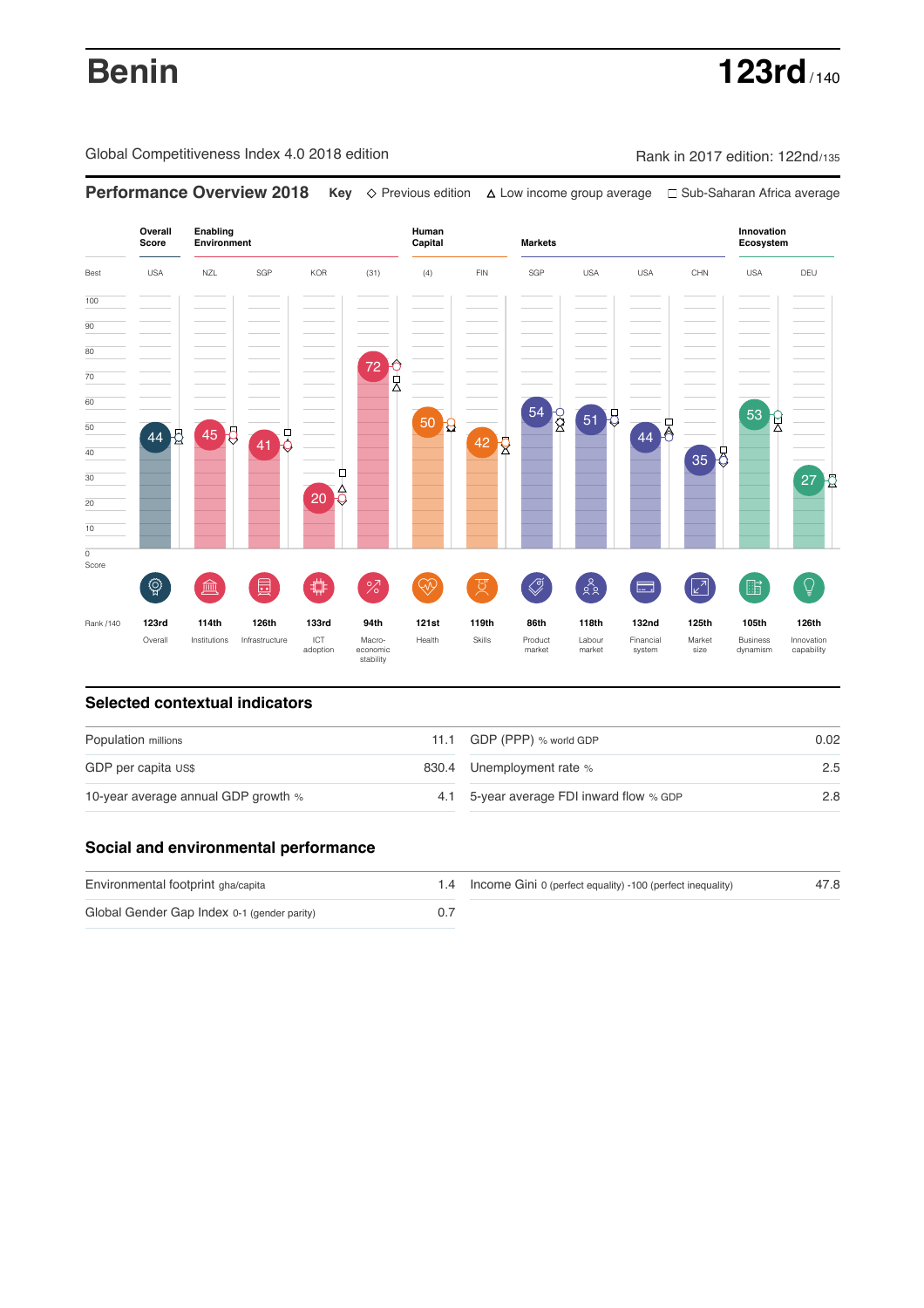# **Benin 123rd**/140

| <b>Index Component</b>                                                    | Value  | Score *           | Rank/140     | <b>Best Performer</b>       |
|---------------------------------------------------------------------------|--------|-------------------|--------------|-----------------------------|
| 無<br>Pillar 1: Institutions 0-100 (best)                                  |        | 45.1 ↑            | 114          | <b>New Zealand</b>          |
| 1.01 Organized crime 1-7 (best)                                           | 4.4    | 57.0 ↑            | 93           | Finland                     |
| 1.02 Homicide rate /100,000 pop.                                          | 6.2    | $80.7 =$          | 97           |                             |
|                                                                           | 100.0  | $100.0 =$         | $\mathbf{1}$ | Multiple (9)                |
| 1.03 Terrorism incidence 0 (very high) -100 (no incidence)                | 4.7    |                   | 54           | Multiple (24)               |
| 1.04 Reliability of police services 1-7 (best)                            |        | 61.1 $\uparrow$   |              | Finland                     |
| 1.05 Social capital 0-100 (high)                                          | 39.1   | 39.1 $\uparrow$   | 130          | Australia                   |
| 1.06 Budget transparency 0-100 (best)                                     | 19.2   | $19.2 =$          | 132          | Multiple (2)                |
| 1.07 Judicial independence 1-7 (best)                                     | 3.1    | 34.9 ↑            | 98           | Finland                     |
| 1.08 Efficiency of legal framework in challenging regulations 1-7 (best)  | 3.3    | 38.4 ↑            | 68           | Finland                     |
| 1.09 Freedom of the press 0-100 (worst)                                   | 30.2   | 69.8 ↑            | 68           | Norway                      |
| 1.10 Burden of government regulation 1-7 (best)                           | 3.3    | 38.5 个            | 75           | Singapore                   |
| 1.11 Efficiency of legal framework in settling disputes 1-7 (best)        | 3.9    | 47.8 ↑            | 57           | Singapore                   |
| 1.12 E-Participation Index 0-1 (best)                                     | 0.37   | 37.1 $\uparrow$   | 119          | Multiple (3)                |
| 1.13 Future orientation of government 1-7 (best)                          | 3.6    | 42.7 ↑            | 79           | Singapore                   |
| 1.14 Incidence of corruption 0-100 (best)                                 | 39.0   | 39.0 $\uparrow$   | 73           | New Zealand                 |
| 1.15 Property rights 1-7 (best)                                           | 3.9    | 48.9 ↓            | 100          | Finland                     |
| 1.16 Intellectual property protection 1-7 (best)                          | 3.7    | 44.6 ↑            | 98           | Finland                     |
| 1.17 Quality of land administration 0-30 (best)                           | 6.5    | $21.7$ ↑          | 128          | Singapore                   |
| 1.18 Strength of auditing and reporting standards 1-7 (best)              | 3.8    | 47.2 ↑            | 116          | Finland                     |
| 1.19 Conflict of interest regulation 0-10 (best)                          | 4.3    | $43.0 =$          | 112          | Multiple (2)                |
| 1.20 Shareholder governance 0-10 (best)                                   | 3.7    | $37.0 =$          | 112          | Kazakhstan                  |
| 圓<br>Pillar 2: Infrastructure 0-100 (best)                                |        | 41.0 ↑            | 126          | Singapore                   |
| 2.01 Road connectivity index 0-100 (best)                                 | 74.3   | $74.3 =$          | 48           | <b>United States</b>        |
| 2.02 Quality of roads 1-7 (best)                                          | 2.9    | 31.0 $\sqrt{ }$   | 116          | Singapore                   |
| 2.03 Railroad density km of roads/square km                               | 6.6    | $16.5 =$          | 62           | Multiple (20)               |
| 2.04 Efficiency of train services 1-7 (best)                              | 1.5    | $8.8$ ↑           | 131          | Switzerland                 |
| 2.05 Airport connectivity score                                           | 864.6  | 12.7 $\sqrt{ }$   | 132          | Multiple (8)                |
| 2.06 Efficiency of air transport services 1-7 (best)                      | 3.5    | 41.4 $\sqrt{ }$   | 116          | Singapore                   |
| 2.07 Liner Shipping Connectivity Index 0-157.1 (best)                     | 18.4   | 18.4 ተ            | 65           | Multiple (4)                |
| 2.08 Efficiency of seaport services 1-7 (best)                            | 3.0    | 34.0 ↑            | 107          | Singapore                   |
| 2.09 Electrification rate % pop.                                          | 31.9   | 31.9 $\uparrow$   | 128          | Multiple (66)               |
| 2.10 Electric power transmission and distribution losses % output         | 18.9   | $84.4$ ↑          | 112          | Multiple (9)                |
| 2.11 Exposure to unsafe drinking water % pop.                             | 41.7   | 59.5 $\uparrow$   | 128          | Multiple (23)               |
| 2.12 Reliability of water supply 1-7 (best)                               | 3.0    | 33.8 $\uparrow$   | 120          | Switzerland                 |
| ₽<br>Pillar 3: ICT adoption 0-100 (best)                                  |        | 20.0 $\uparrow$   | 133          | Korea, Rep.                 |
| 3.01 Mobile-cellular telephone subscriptions /100 pop.                    | 78.5   | 65.4 $\sqrt{ }$   | 122          | Multiple (68)               |
| 3.02 Mobile-broadband subscriptions /100 pop.                             | 12.0   | n/a               | 134          | <b>United Arab Emirates</b> |
| 3.03 Fixed-broadband Internet subscriptions /100 pop.                     | 0.3    | $0.5$ ↑           | 122          | Switzerland                 |
|                                                                           | n/a    | n/a               | n/a          |                             |
| 3.04 Fibre Internet subscriptions /100 pop.<br>3.05 Internet users % pop. | 12.0   | 12.0 $\uparrow$   | 132          | Korea, Rep.<br>Iceland      |
|                                                                           |        |                   |              |                             |
| <sup>%</sup> Pillar 4: Macroeconomic stability 0-100 (best)               |        | 71.6 ↓            | 94           | Multiple (31)               |
| 4.01 Inflation annual % change                                            | $-0.3$ | 97.7 $\downarrow$ | 97           | Multiple (74)               |
| 4.02 Debt dynamics 0-100 (best)                                           | 45.6   | 45.6 ↓            | 107          | Multiple (36)               |
| Qv<br>Pillar 5: Health 0-100 (best)                                       |        | 49.8 ↑            | 121          | Multiple (4)                |
| 5.01 Healthy life expectancy years                                        | 55.9   | 49.8 ↑            | 120          | Multiple (4)                |
| 섯<br>Pillar 6: Skills 0-100 (best)                                        |        | 42.5 ↑            | 119          | <b>Finland</b>              |
| 6.01 Mean years of schooling Years                                        | 3.4    | $22.7 =$          | 130          | Finland                     |
| 6.02 Extent of staff training 1-7 (best)                                  | 3.2    | 37.3 ↑            | 128          | Switzerland                 |
| 6.03 Quality of vocational training 1-7 (best)                            | 4.3    | 55.4 $\uparrow$   | 52           | Switzerland                 |
| Skillset of graduates 1-7 (best)<br>6.04                                  | 3.9    | 48.6 ↓            | 78           | Switzerland                 |
| 6.05 Digital skills among population 1-7 (best)                           | 3.4    | 39.8 个            | 117          | Sweden                      |
| Ease of finding skilled employees 1-7 (best)<br>6.06                      | 4.8    | 63.7 $\sqrt{ }$   | 25           | <b>United States</b>        |
| 6.07 School life expectancy Years                                         | 12.8   | $71.1 =$          | 86           | Multiple (9)                |
| 6.08 Critical thinking in teaching 1-7 (best)                             | 3.5    | 41.9 ↑            | 63           | <b>United States</b>        |
| 6.09 Pupil-to-teacher ratio in primary education Ratio                    | 45.0   | $12.4 =$          | 129          | Multiple (6)                |